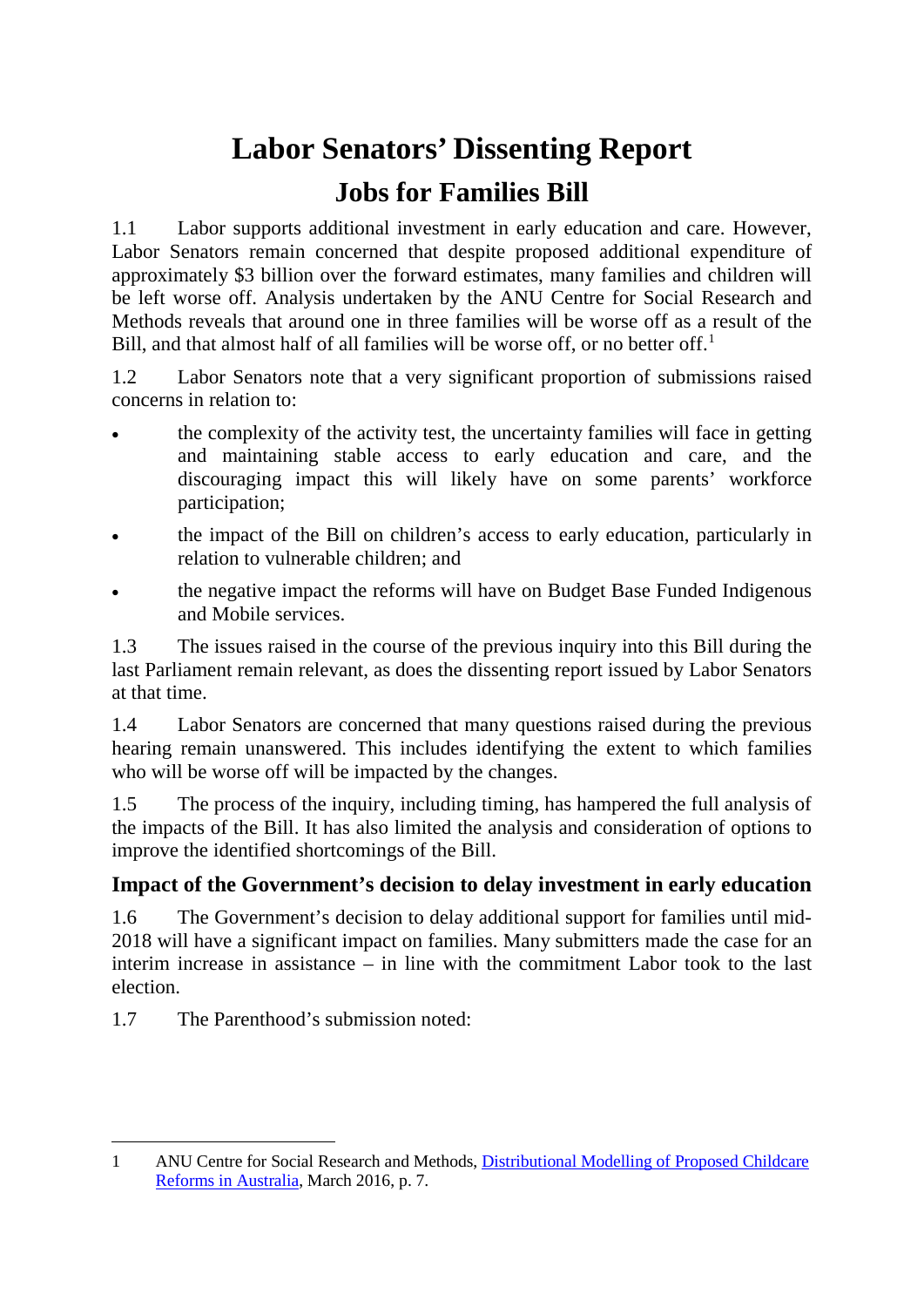...it's been 656 days now since families were first promised the Coalition Government would make childcare more affordable and accessible – we simply cannot wait any longer. $<sup>2</sup>$  $<sup>2</sup>$  $<sup>2</sup>$ </sup>

1.8 Goodstart Early Learning also noted:

… we recommend that interim relief be provided to families from July 1 2017 by increasing the cap on Child Care Rebate and the rate of Child Care Benefit $3$ 

1.9 Further, the Early Learning and Care Council stated:

…it is recommended that families receive additional affordability support from July 2017 by increasing the rate of the current Child Care Benefit and increase the annual Child Care Rebate cap.<sup>[4](#page-1-2)</sup>

### **Impact of the activity test**

1.10 Overwhelming concerns about the impact of the activity test were again put forward to the committee. Key concerns include:

- Families facing an access cliff if their income rises above \$65,000 potentially losing access to subsidised care entirely
- Halving in hours of access for disadvantaged children from 24 per week under the current system, to 12
- Tight fortnight-to-fortnight eligibility criteria that will make it difficult for parents who work part-time or casual hours to get back into the workforce
- 1.11 Ms Sam Page, Chief Executive Officer, Early Childhood Australia noted:

There are a lot of women, particularly, working in irregular patterns of work. If you… get your roster every fortnight, your hours can drop quite substantially at times… the way the legislation is proposed at the moment your eligibility will change immediately in the next fortnight… it is going to catch a lot of people when their hours are changing fortnight to fortnight.<sup>[5](#page-1-3)</sup>

1.12 In line with other witnesses, Ms Page suggested longer transition or averaging periods to help parents maintain access to the early education and care they need to be able to work:

…allowing people a six-week grace period means that they can sustain that through variations in the roster, fortnight to fortnight.<sup>[6](#page-1-4)</sup>

-

<span id="page-1-0"></span><sup>2</sup> The Parenthood, *Submission 24*, p. 4

<span id="page-1-1"></span><sup>3</sup> Goodstart Early learning, *Submission 41*, p. 4.

<span id="page-1-2"></span><sup>4</sup> Early Learning and Care Council, *Submission 45.*

<span id="page-1-3"></span><sup>5</sup> Ms Sam Page, Chief Executive Officer, Early Childhood Australia, *Committee Hansard*, 3 October 2016, p.17.

<span id="page-1-4"></span><sup>6</sup> Ms Sam Page, Chief Executive Officer, Early Childhood Australia, *Committee Hansard*, 3 October 2016, p.17.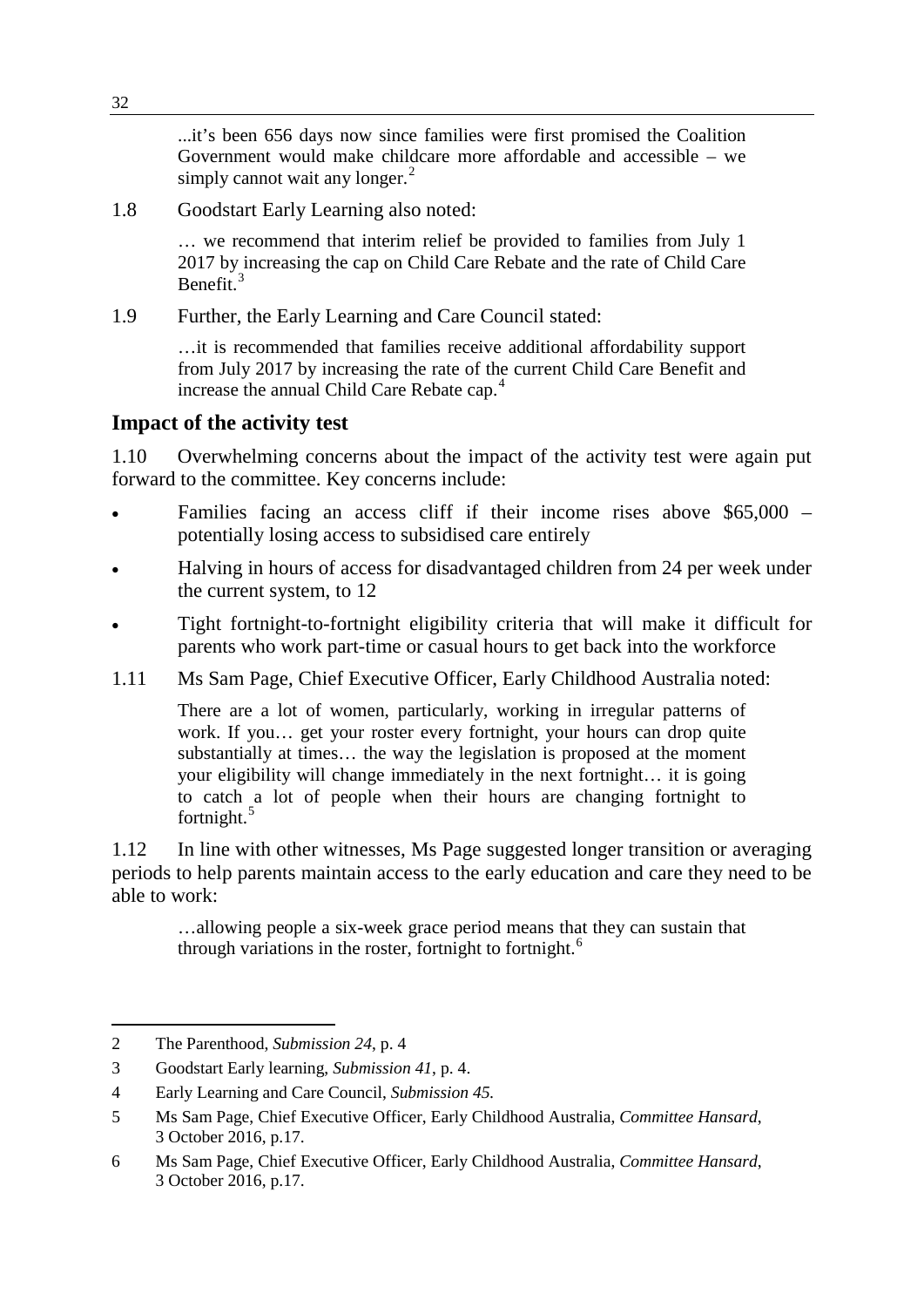1.13 Ms Giardina, Executive Director of the Community Child Care Association told the committee:

The proposed activity tests will take away universal access to subsidised education and care. Currently, all children can access two full days per week, up to 24 hours, regardless of whether their family meets an activity test. These changes will result in some children being excluded from early learning environments before school and children in vulnerable circumstances having their access halved. We believe that this will take Australia backwards in the early and middle childhood policy arena.<sup>[7](#page-2-0)</sup>

1.14 Ms Giardina further pointed out that community services were likely to struggle to offer shorter days without increasing the hourly cost to families:

It has been suggested that with the proposed changes children can still attend for two days, with centres adjusting bookings for a six-hour session instead of whole days. This suggestion fails to recognise that services will still have to cover the same operational costs and will need to continue to charge a full-day rate or introduce a loaded sessional rate to remain viable. It also introduces additional layers of administrative complexity for services and the need to police actual hours of child attendance.<sup>[8](#page-2-1)</sup>

1.15 Labor Senators have also identified concerns that not all centres would offer short days under the proposed 12 hour Safety Net entitlement, potentially leaving disadvantaged children without access to early education. This is a particular risk in areas where centres are able to fill all their available places with children whose parents are paying for 10-12 hour days. Short sessions also have the potential to act as a barrier to workforce participation if they are inflexible and a parent cannot be guaranteed immediate access to an all-day place if they secure work.

1.16 A number of solutions were put forward to the committee to address the problems that have been consistently identified with the activity test. These include:

- increasing the family income required for access to early education without meeting the activity test from \$65 000 to \$100 000;<sup>[9](#page-2-2)</sup>
- increasing the hours a child can access early education under the proposed Safety Net to 15 hours;<sup>[10](#page-2-3)</sup>
- maintaining current levels of access of 24 hours per week subsidised early education for all children;<sup>[11](#page-2-4)</sup>

<span id="page-2-0"></span><sup>-</sup>7 Ms Leanne Giardina, Executive Director of the Community Child Care Association, *Committee Hansard*, 3 October 2016, p. 24.

<span id="page-2-4"></span><span id="page-2-1"></span><sup>8</sup> Ms Leanne Giardina, Executive Director of the Community Child Care Association, *Committee Hansard*, 3 October 2016, p. 24.

<span id="page-2-2"></span><sup>9</sup> Mr Bernie Nott, Co-Chair, Early Learning and Care Council of Australia, *Committee Hansard*, p. 10.

<span id="page-2-3"></span><sup>10</sup> Mr Bernie Nott, Co-Chair, Early Learning and Care Council of Australia, *Committee Hansard*, p. 10.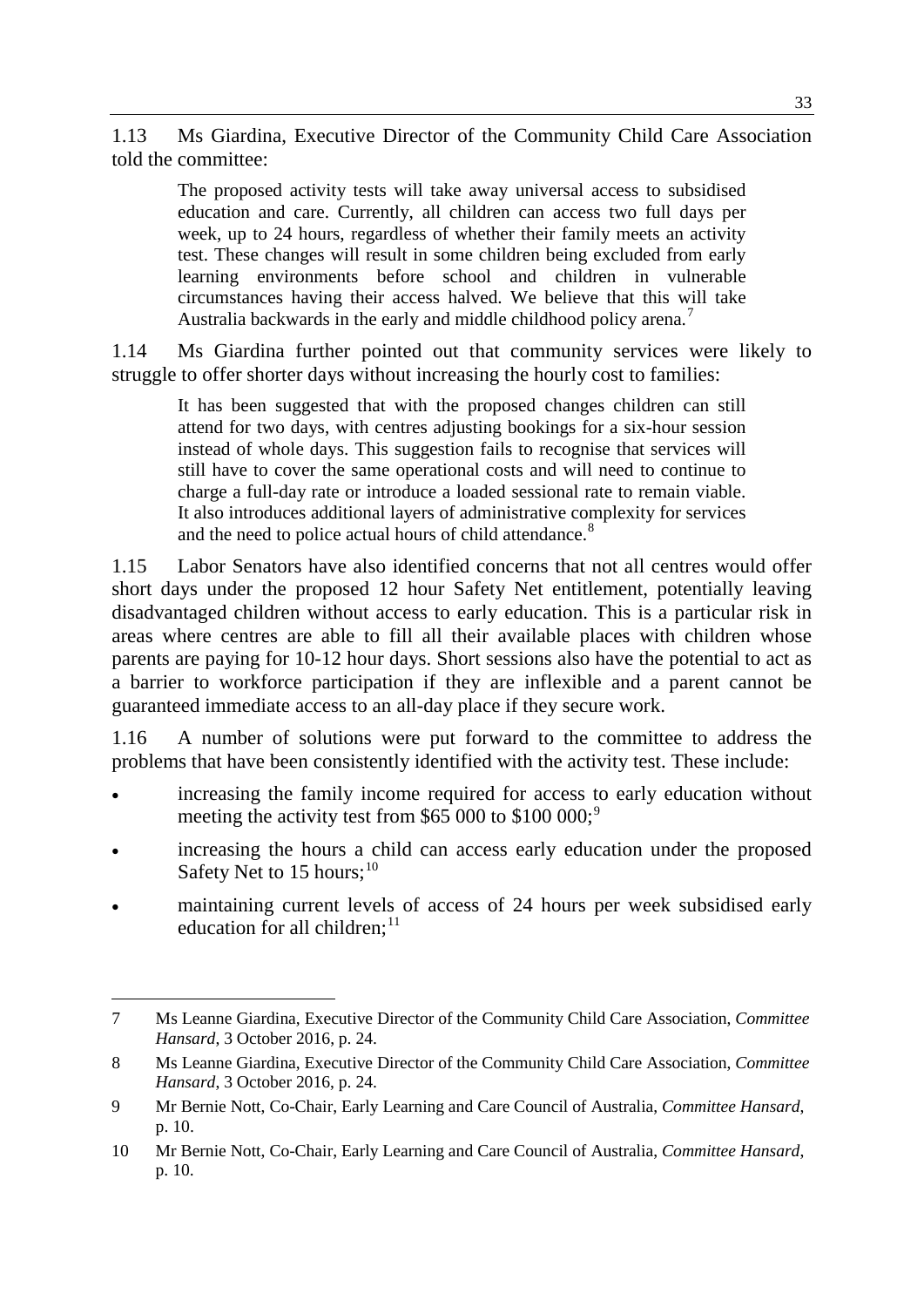tapering support for families who do not meet the activity test when their income exceeds \$65 000, so they don't abruptly lose access to early education; [12](#page-3-0) and

34

• averaging and transition provisions for parents working part time or casual hours – as noted above.

1.17 Labor Senators remain concerned that – despite the implementation delay – the Government has not sought to address any of the concerns that have been raised by early childhood experts, parents and the sector in relation to the proposed activity test.

# **Limited information about the implementation of the proposed changes**

1.18 The Committee heard evidence that 70 determinations and rules – crucial to the operation of the proposed changes – have not yet been made public for consideration.[13](#page-3-1) These determinations and rules will govern central elements of the system including: hardship provisions, eligibility for the Child Care Subsidy, access to services for children at risk, recognised activities and transition rules.<sup>[14](#page-3-2)</sup>

1.19 In addition, clear information about the operation of the Community Child Care Fund has not been published, creating significant uncertainty for many services and the children and families that rely on them.

1.20 Labor Senators are concerned that despite major proposed changes to the activity test and service operating hours, no provision has been made to pilot and evaluate changes before they are applied nationally. There will be no opportunity to assess the impacts of proposed changes on viability, workforce participation or children's learning.

1.21 Labor Senators are very concerned that the Parliament is being asked to consider a Bill – for the second time – without access to key information to determine how it will impact Australian families.

# **Impact on Budget Based Funded Indigenous and Mobile services**

1.22 The committee heard extensive evidence about the impact of the proposed changes on Budget Based Funded Indigenous and Mobile services. The Government has been repeatedly informed that many Budget Based Funded services will not be viable under a mainstream model, and that without them, many communities will lose access to early education.

1.23 Ms Bowler, President of the National Association of Mobile Services for Rural and Remote Families and Children, told the committee:

<sup>-</sup>11 Ms Erin Gillen, Acting Director, Federation of Ethnic Communities Councils of Australia, *Committee Hansard*, 3 October 2016, p. 37.

<span id="page-3-0"></span><sup>12</sup> Ms Helen Gibbons, Assistant National Secretary, United Voice, *Committee Hansard*, p. 33.

<span id="page-3-1"></span><sup>13</sup> Ms Jackie Wilson, Deputy Secretary, Department of Education and Training, *Committee Hansard*, p. 22.

<span id="page-3-2"></span><sup>14</sup> Department of Education and Training, Answer to Question on Notice 1.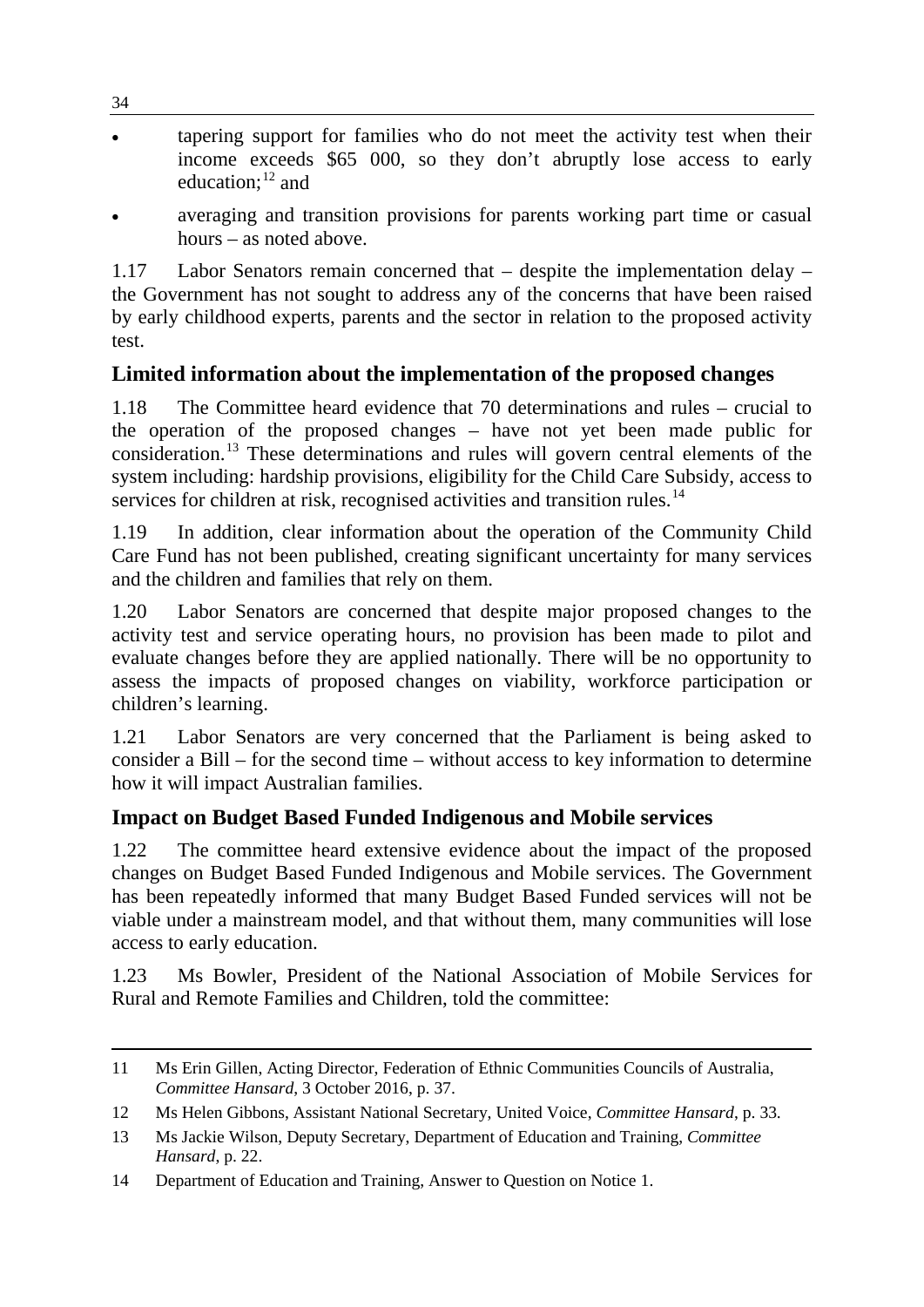We estimate that under the Budget Based Funded Program, with the cessation of this funding model in June 2018, 90 per cent of mobile services that are currently funded will not be able to continue to operate.<sup>[15](#page-4-0)</sup>

1.24 Ms Bowler also informed the Committee:

In terms of geographic isolation and geographic situations for families in Australia, there are many, many, many rural communities in rural and remote areas in Australia that do not receive mainstream-type services, because of viability. We see that the closing of the Budget Based Funded model will ensure that mobile services that currently operate will no longer be able to operate. $16$ 

#### 1.25 Ms Atkinson, Deputy Chairperson, SNAICC, told the committee:

Bubup Wilam have given us proof that our services will not survive; they said they will close their doors at the end of the year. What is going to happen to our services? In 2018 they will have to close their doors. We will have to close our doors in June 2018. Nothing that has been said about what is happening with transitioning over to the Jobs and Families package makes it any clearer that we are going to be any better off—and I am talking about our budget based funded programs, our MACCS, as well as the other childcare… From the very beginning there has been uncertainty because of all the complexity of our services. With the change, we knew we were not going to get a system that would be able to sustain our models.<sup>[17](#page-4-2)</sup>

1.26 Labor Senators are concerned about the rationale for the transition of Budget Based Funded services to a mainstream model, given they typically operate in areas that would be, by definition, unviable under a fee and subsidy model.

1.27 The closure or reduction in access to Budget Based Funded services will overwhelmingly impact vulnerable children and communities, despite children in these communities having the most to gain from early education.

#### **Social Services Bill**

1.28 Labor Senators reject the recommendation contained in the majority report that the Social Services Legislation Amendment (Family Payments Structural Reform and Participation Measures) Bill 2016 (Social Services bill) should be supported.

1.29 This Bill has been subject to an inquiry of the Senate Community Affairs Legislation Committee of the last parliament, which reported on 1 March 2016.<sup>[18](#page-4-3)</sup>

<span id="page-4-0"></span><sup>-</sup>15

<span id="page-4-1"></span><sup>16</sup> Ms Anne Bowler, President of the National Association of Mobile Services for Rural and Remote Families and Children, *Committee Hansard*, 3 October 2016, p. 3.

<span id="page-4-2"></span><sup>17</sup> Ms Geraldine Atkinson, Deputy Chairperson, SNAICC, *Committee Hansard*, 3 October 2016, p. 4.

<span id="page-4-3"></span><sup>18</sup> Senate Community Affairs Legislation Committee, *Social Services Legislation Amendment (Family Payments Structural Reform and Participation Measures) Bill (No.2) 2015 [Provisions],* March 2016.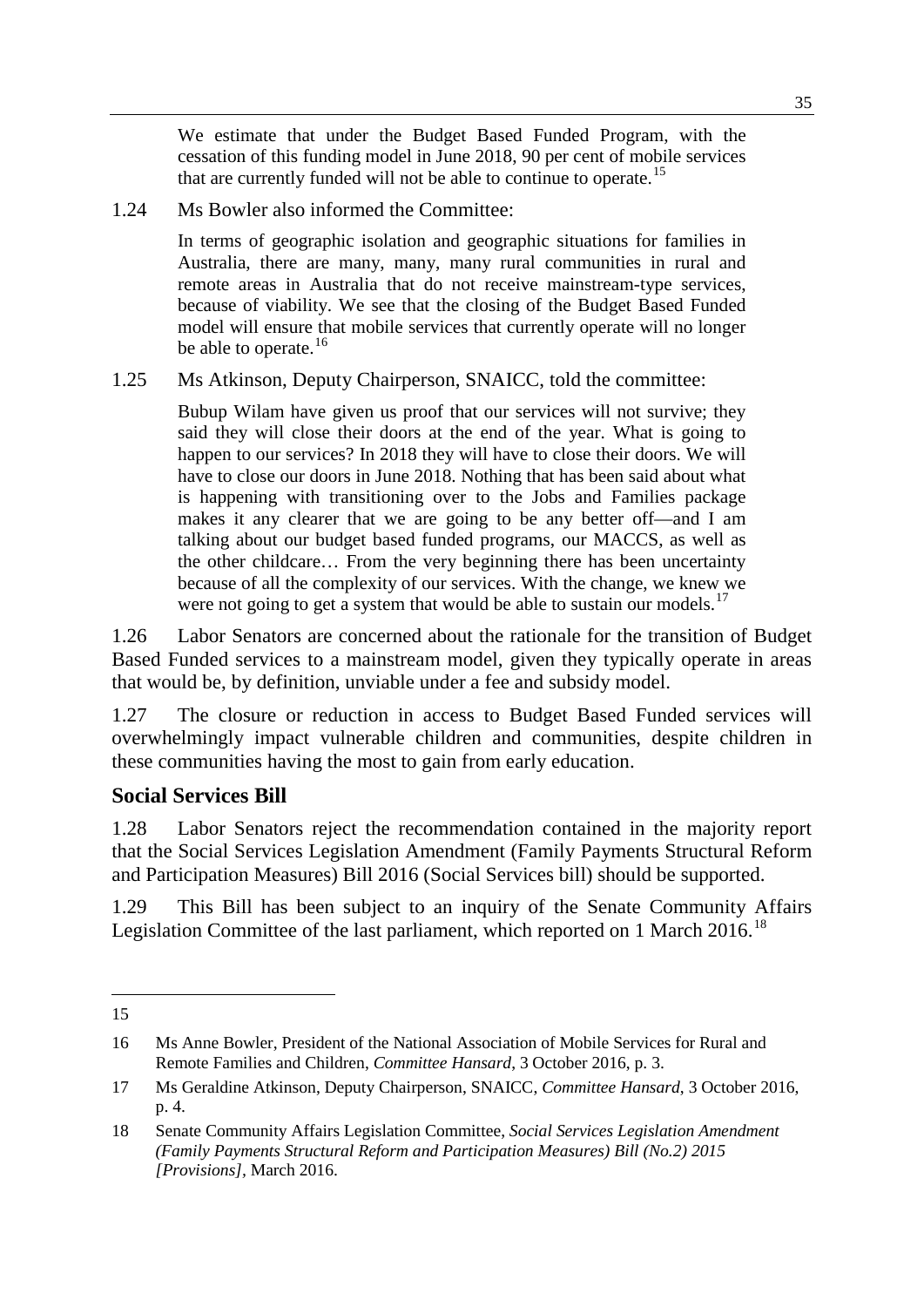1.30 Submissions to that inquiry presented strong evidence that this Bill will have significant impacts on the incomes of low and middle income families.

1.31 Submissions to this inquiry have reiterated that evidence, and the cuts have been overwhelmingly opposed by stakeholders.

1.32 If this Bill is passed, millions of families – and their children – will be negatively impacted.

1.33 Low income and vulnerable families will be hurt the most, including single parents with teenage children at the critical point of their final years of schooling.

1.34 Although these impacts have been widely publicised and considered already, Labor Senators will reiterate the impacts in this dissenting report and note the disappointment that these impacts and the concerns of stakeholders have been ignored by this committee.

1.35 Because of the abolition of FTB Part A supplements, 1.2 million families will lose \$726 per child every year. Of these, 600 000 families are on combined family incomes of less than \$40 000 a year.

1.36 Because of cuts to FTB Part B Supplements, 1.3 million families will lose \$354 per family per year. These families are all on a single income. 130,000 single parent families will lose FTB Part B when their youngest child is 13. Of these, around 80,000 are on incomes of less than \$40 000 a year. Around 3 million children will be adversely affected by these cuts.

1.37 Modelling from the ANU, presented and tabled by The Parenthood, shows that many families will be worse off as a result of the combined package of child care changes and these cuts.<sup>[19](#page-5-0)</sup>

1.38 For a family with one child in early education and one in school, this new analysis shows that once the Government's child care changes commence in mid-2018:

- A single parent family with an income of \$40 000 who uses early education two days a week will be up to \$1 533 worse off per year.
- A single parent with an income of \$60 000 who uses early education five days a week will be up to \$1 347 worse off per year.
- A couple with an income of \$40,000 who use early education two days a week will be up to \$1 533 worse off per year.
- A couple with an income of \$70 000 who do not meet the new activity test because one parent is trying to get back into the workforce will be up to \$6 147 worse off per year.

<span id="page-5-0"></span><sup>-</sup>19 The Parenthood, Media Release, 4 October 2016, [https://d3n8a8pro7vhmx.cloudfront.net/theparenthood/pages/20/attachments/original/14755254](https://d3n8a8pro7vhmx.cloudfront.net/theparenthood/pages/20/attachments/original/1475525426/MEDIA_RELEASE_-_Struggling_families_slugged_to_subsidise_childcare_041016.pdf?1475525426) [26/MEDIA\\_RELEASE\\_-](https://d3n8a8pro7vhmx.cloudfront.net/theparenthood/pages/20/attachments/original/1475525426/MEDIA_RELEASE_-_Struggling_families_slugged_to_subsidise_childcare_041016.pdf?1475525426) [\\_Struggling\\_families\\_slugged\\_to\\_subsidise\\_childcare\\_041016.pdf?1475525426](https://d3n8a8pro7vhmx.cloudfront.net/theparenthood/pages/20/attachments/original/1475525426/MEDIA_RELEASE_-_Struggling_families_slugged_to_subsidise_childcare_041016.pdf?1475525426)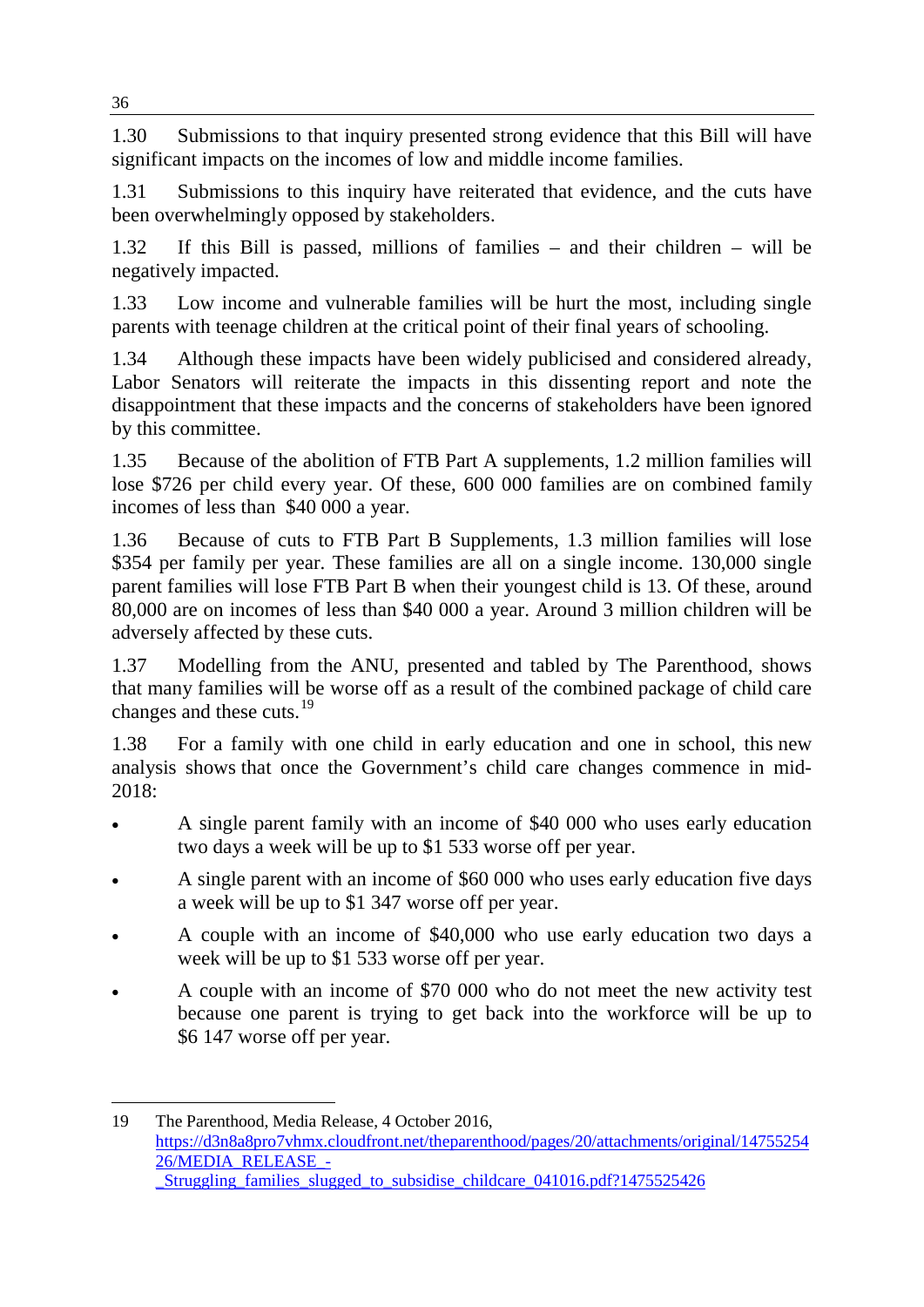## *Linking of the Jobs for Families Bill and the Social Services Bill*

1.39 The link between the Jobs for Families Bill and the Social Services Bill has been artificially devised for political purposes and is not supported by Labor. Investment in early education should not be held hostage to Family Tax Benefit cuts. This is robbing Peter to pay Paul: taking money from low income families to give to other families through child care assistance.

1.40 As outlined in the majority report, stakeholders overwhelmingly oppose the linking of the bills.

1.41 The Australian Childcare Alliance recommended in relation to increased investment under the Jobs for Families Bill:

That the implementation of this much needed support is not delayed by any other legislation<sup>20</sup>.

1.42 The Early Learning and Care Council recommended:

Decouple funding for the Jobs for Families Package from cuts to Family Tax Benefit payments. We believe that the Bill is an important piece of reform that stands on its own merits.<sup>[21](#page-6-1)</sup>

1.43 The Parenthood said:

The link to Family Tax Benefits looks more like a political link rather than a budgetary one. It is a political strategy which will adversely impact the same families the government argues its new childcare reforms will especially benefit.<sup>[22](#page-6-2)</sup>

1.44 Goodstart submitted:

Goodstart does not agree with the Government linking funding for the Jobs for Families Package with further cuts to Family Tax Benefit payments. Since the Package was unveiled in the May 2015 Budget, the Government has won support for cuts to Family Payments of close to \$1.2 billion a year, which is almost the full year cost of the Child Care Subsidy. These cuts were in addition to \$600 million p.a. of cuts to Family Payments approved by the Parliament in 2014-15, and childcare compliance measures worth a further \$500-700 million p.a. We also note that children from single income families appear to be disproportionately disadvantaged and are set to be worse off both under both the proposed Family Tax Benefit cuts and the changes to the Child Care Subsidy. As families are struggling with cost of living pressures across the board, we strongly urge the Government and the Parliament to proceed with the new CCS without any further cuts to family payments.

<span id="page-6-0"></span><sup>-</sup>20 Australian Childcare Alliance, *Submission 20*, p. 9.

<span id="page-6-1"></span><sup>21</sup> Australian Early Learning and Care Council, *Submission 45*.

<span id="page-6-2"></span><sup>22</sup> The Parenthood, *Submission 24*, p. 6.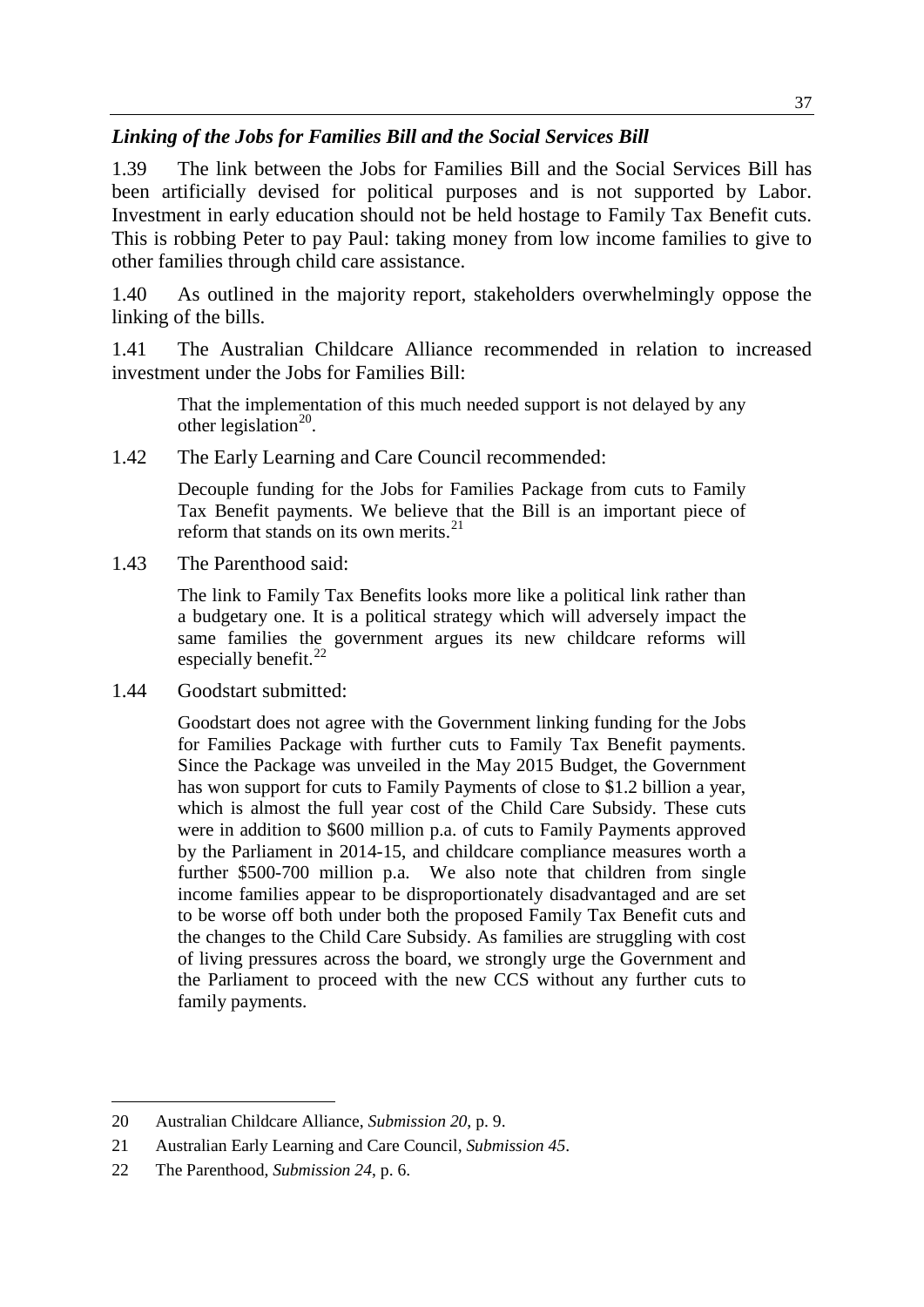## PAYING FOR THE CHILDCARE PACKAGE

| <b>Additional Cost of Child Care Subsidy</b>           | 1267.0    |
|--------------------------------------------------------|-----------|
| <b>Family Tax Benefit cuts with Opposition support</b> | $-1165.7$ |
| since the 2015 Budget                                  |           |
| Cut FTB B 13 years + couples                           | $-179.1$  |
| No Jab No Pay                                          | $-137.6$  |
| Freeze FTB A HIFA for 2yrs                             | $-74.0$   |
| Abolish FTB A large family sup                         | $-60.0$   |
| FBT treatment of fringe benefits                       | $-42.0$   |
| Cut FTB A supplement on income >\$80k                  | $-550.0$  |
| Not proceed with FTB A 0-1yr increase                  | $-123.0$  |
| <b>Family Tax Benefit savings passed in 2014-15</b>    | $-619.9$  |
| FTB B cutoff at \$100k                                 | $-423.9$  |
| Abolish FTB A large family supplement                  | $-130.8$  |
| Abolish FTB A additional family add on                 | $-65.2$   |
| Child Care compliance savings since May 2015           | $-500.8$  |
| Family Day Care child swapping rules                   | $-473.8$  |
| New compliance measures Sep 2016                       | $-27.0$   |

When the then Prime Minister announced the Government intended to start developing a Child Care Package on 7 December 2014, he stated that the budget savings from not proceeding with the Paid Parental Leave scheme would fund it. This redirection of funding, around \$2 billion a year, would have more than paid for the package.

1.45 Information provided to the committee by the Department of Education and Training related only to the impact of the proposed early education and care changes and did not take into account the proposed Family Tax Benefit cuts. This is despite the Government's insistence that the Bills are linked.

1.46 Modelling by the ANU and submitted to the Committee by The Parenthood reinforced earlier distributional analysis by the ANU in relation to the child care changes. Taken together, the Bills will leave a very significant proportion of families worse off, or no better off. They will have an unacceptable impact on low income families, and vulnerable and disadvantaged children.

1.47 In addition, Labor Senators are very concerned that some of the families worst affected by the proposed Family Tax Benefit cuts are those with teenage children who will not benefit from child care fee assistance.

# **Conclusion**

1.48 Labor Senators are concerned that too many families and children will be left worse off, despite around \$3 billion in additional expenditure under the Jobs for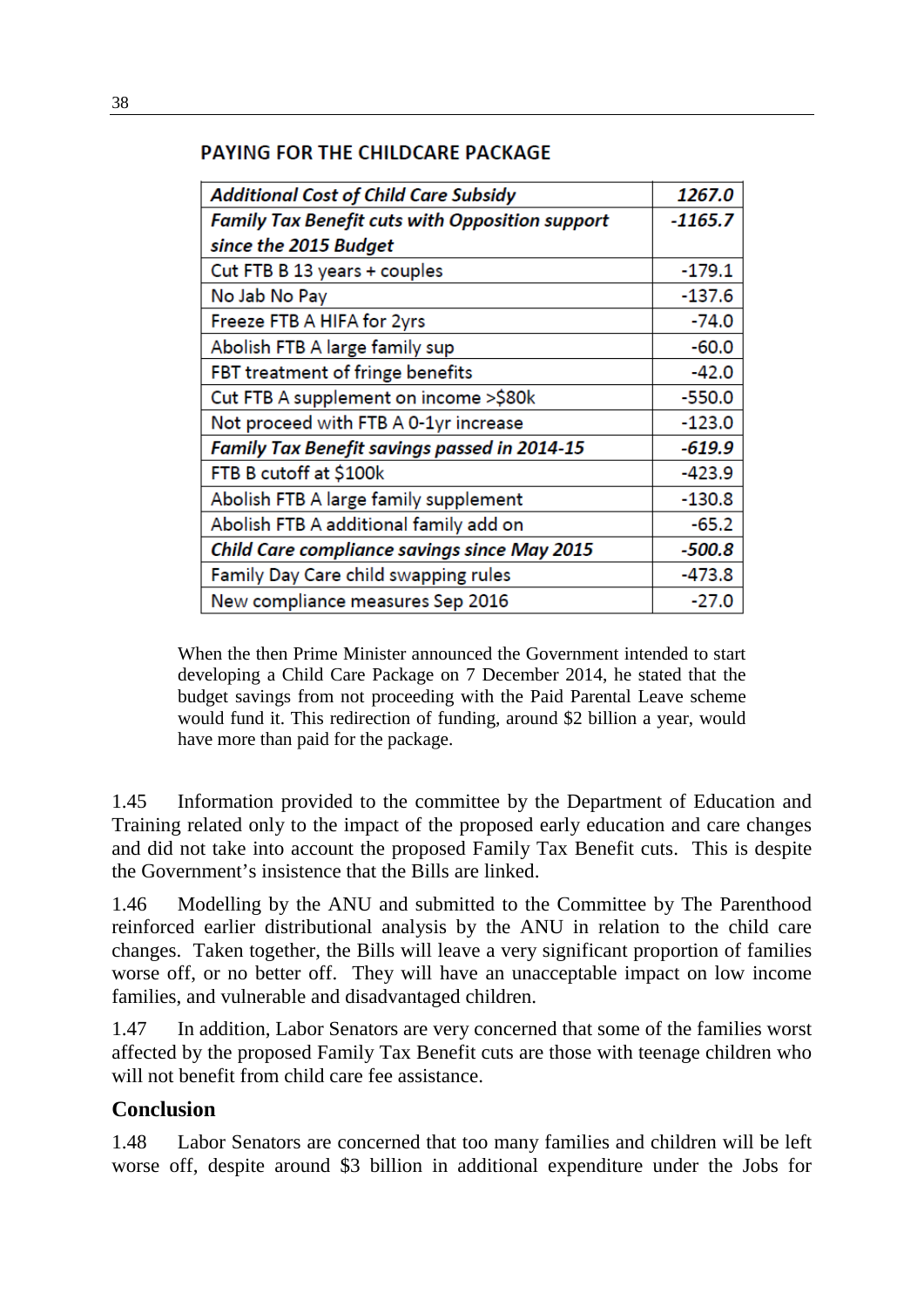Families Bill. Labor Senators call on the Government to put forward amendments to their proposed child care changes in order to improve the balance between children's early education and parent's workforce participation.

1.49 The Family Tax Benefit cuts proposed in the Social Services Bill are harsh. They will hurt low income and vulnerable families. Like the measures originally put forward in the 2014 Budget they are fundamentally unfair. The Government should take them out of the Parliament and out of the Budget.

1.50 Labor Senators also oppose the idea that low income families should be held to ransom to pay for early education and care changes.